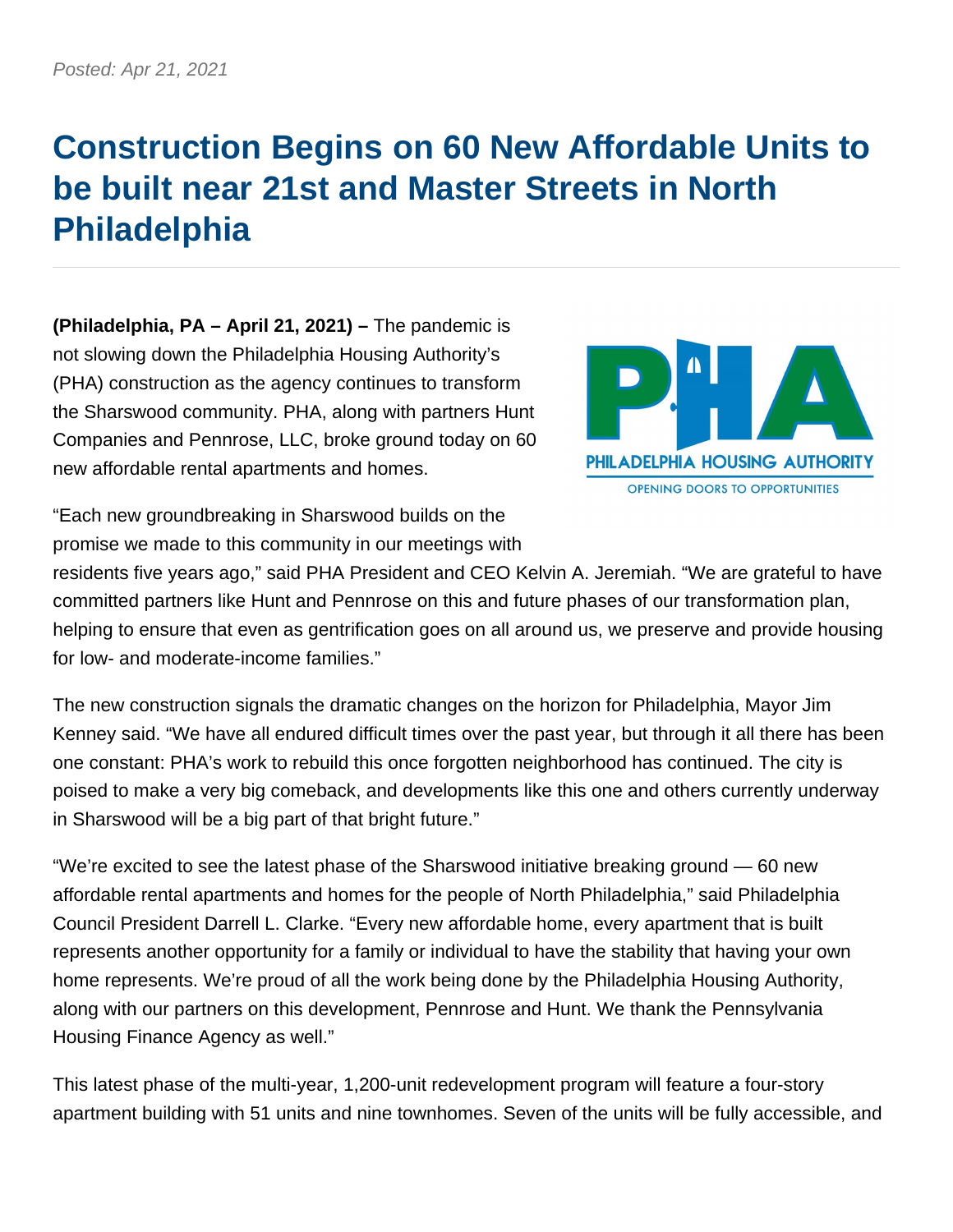an additional three will accommodate hearing/vision impaired residents.

This beautiful new phase will include an on-site management office, community room, a fitness room, laundry, on-site parking, and an outdoor green space. In addition, office space will be set aside for local providers to offer on-site customized supportive services for residents. The modern apartments will feature Energy Star appliances and will meet Enterprise Green Communities standards.

"Hunt is proud to be a long-term partner with the Philadelphia Housing Authority to bring affordable, accessible, and quality homes for residents," said Sinclair Cooper, President, Public Infrastructure – Development at Hunt. "This groundbreaking was the result of years of collaboration between Hunt, Pennrose, the PHA, and residents who are committed to delivering a community that provides improved housing, better neighborhood conditions, increased health and safety, better education and career outcomes."

"Today's milestone is another step toward transforming the neighborhood and improving lives through safe, high quality housing," said Jacob Fisher, Regional Vice President at Pennrose. "This revitalization effort is particularly meaningful for Pennrose because our Brewerytown headquarters is just blocks away. We're thrilled to be working with our incredible partners on a project that will have a direct impact on our neighbors and the overall community."

These 60 homes will mark just the beginning of Hunt's role in the Sharswood plan. It intends to build two other rental phases as well as 100 homes for sale. The company is identifying small local developers with whom they can partner on the homeownership portion. The new units will be complete next spring.

In addition to PHA funding, financing partners on this \$24 million deal include the Pennsylvania Housing Financing Agency (PHFA), Bank of America, N.A., Lument, Freddie Mac, and the Philadelphia Housing Development Corporation (PHDC).

In April 2020, PHA also received a \$30 million Choice Neighborhoods Implementation grant from the U.S. Department of Housing and Urban Development in support of the entire Sharswood initiative.

Since work began on the Sharswood Transformation Plan in 2016, 140 brand-new single-family rental homes have been completed along with the Blumberg tower's redevelopment, which includes 94 senior apartments.

In addition to this phase of housing, construction continues at Sharswood Ridge, a mixed-use development on the Ridge Avenue commercial corridor that will feature affordable housing and neighborhood retail, including a new supermarket. PHA is also building a new warehouse in Sharswood, to store equipment and vehicles that it uses to maintain its properties. The warehouse is